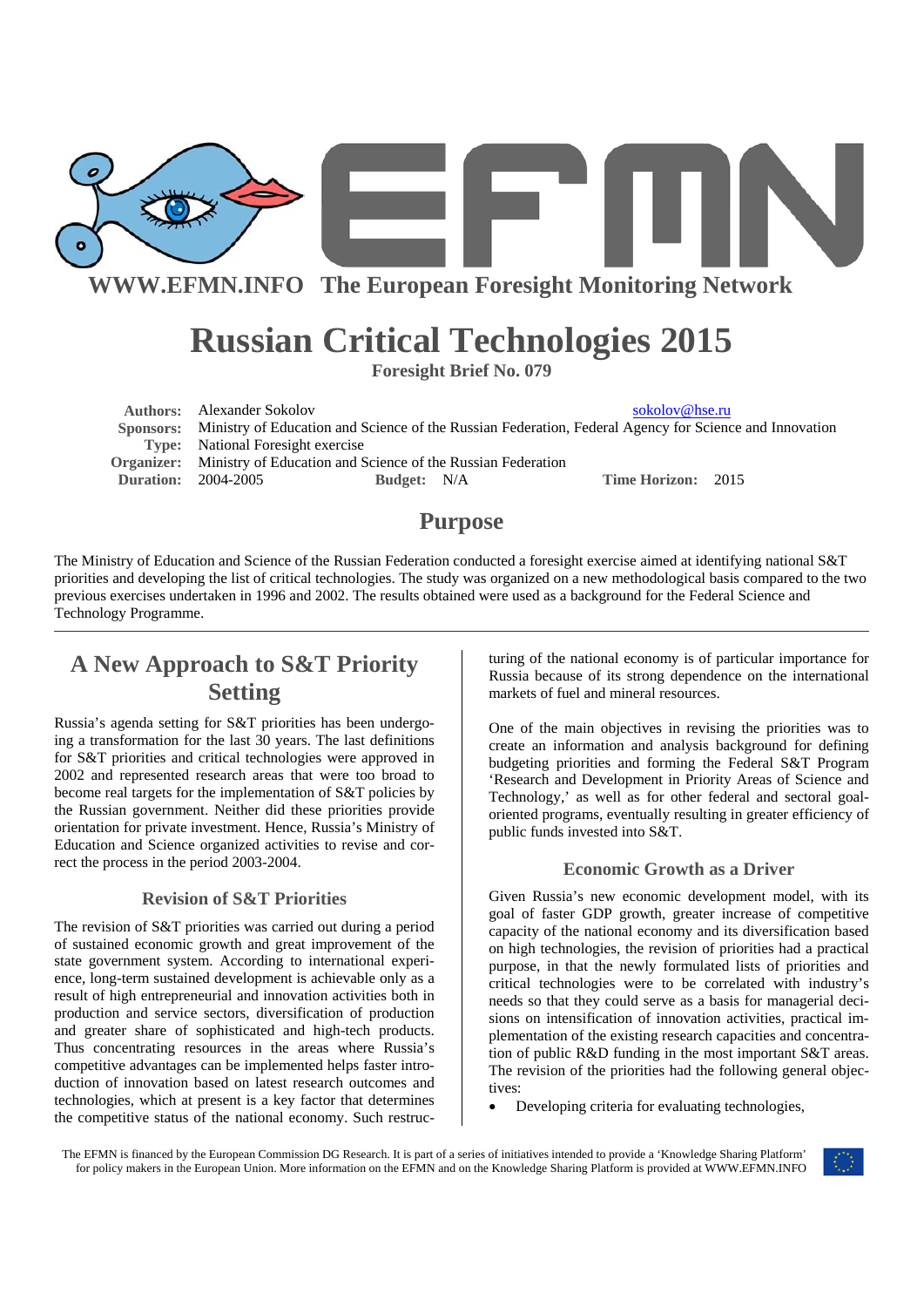- Analyzing components of existing critical technologies, assessment of their use for developing innovation products, competitive in domestic and foreign markets,
- Identifying research areas within critical technologies with the greatest potential for developing such products and making a considerable contribution to increasing GDP growth and the competitiveness of the economy,
- Creating revised lists of priorities and critical technologies together with recommendations on their use,
- Evaluating the innovation potential of critical technologies,
- Developing proposals concerning practical implementation of the selected S&T priorities.

#### **Identifying Critical Technologies for Civilian and Security related use**

Critical technologies were selected based on the 10-year horizon (up to 2015) of their practical use, with a particular focus on those nearest to a practical implementation stage. The main objectives of Russia's Social and Economic Development Program for the medium term consist in overcoming factors hindering GDP growth and reducing the present dependence on the fuel and raw materials as the mainstays of the national economy. Given these requirements, it was decided to use the following **two main criteria** for correcting the lists of priorities and critical technologies:

- Their contribution to accelerating growth and enhancing the competitiveness of Russia's national economy.
- Their capacity for enhancing Russia's national security.

The capacity for enhancing Russia's national security was assessed based on the following factors:

- Overcoming dependence on imports of particularly important goods and technologies,
- Competitive capacity compared to their foreign equivalents (price and technological characteristics) of domestic technologies for reducing technogenic catastrophic risks.

In selecting critical technologies for the civil sector it was decided to restrict their number to a minimum due to the need for concentrating resources. Thus it will be possible to provide sufficient budget funding for each of the critical technologies through the federal S&T program 'Research and Development in Priority Science and Technology Areas.' Furthermore, the following additional criteria were used for evaluating critical technologies:

- Precise and accurate formulation.
- It was decided to identify breakthrough technologies with applications capable of providing growth rates in specific product groups that would far exceed average domestic growth rates, or that can generate a large range of innovations in different social and economic sectors.
- A variety of possible applications in different social and economic sectors, generation of new research areas.
- Conditions for practical implementation. Priority was given to critical technologies that might be met with de-

mand in the most rapidly developing sectors of the national economy,

- Investment required for industrial application,
- Assessment of probable risks,
- Applicability in the framework of public programs.

#### **Involving National Actors**

All interested government agencies and ministries took part in the review of the S&T priorities and critical technologies. In 2003-2004 the Ministry for Science and Education collected their proposals and arguments in favour of keeping formerly listed critical technologies or including new ones into the revised list. They were systematized and evaluated by experts engaged by the Ministry for Science and Education.

#### **Use of Expert Opinion**

Additionally, leading Russian scholars and specialists took part in the evaluation of all the priorities, two surveys were conducted and several expert panels established for this purpose. At the initial stage, a preliminary poll was held concerning each proposed priority, with questionnaires submitted to experts in order to gather information on the most important prospective innovation products and services, as well as on technologies that might play a critical role for those innovations.

The subsequent selection procedure was used to choose the products. Each expert was asked to name 10-12 important innovation products (services) from his sphere of interest and occupation, that could be produced in Russia with the help of domestic S&T developments in the nearest decade and that would meet the following criteria:

- **Competitiveness**
- Considerable contribution to **GDP growth**
- **Overcoming dependence on imports**

The experts were also asked to describe the main features of each of the products and identify technologies that need to be developed for their creation. The information on the products thus obtained was systematized and offered to expert panels for discussions in several rounds that were held concerning each priority. During the expert panel discussions, the original set of products was reviewed and major innovation product groups were identified according to the above mentioned main priorities. As a result of expert panel discussions, there was formed a set of the most important innovation products and services that can be produced in Russia in the next 10 years. As a rule, the sets encompassed approximately 20-30 product groups in each priority area.

For each innovation product the following issues were assessed: projected annual volume of sales both in Russia and abroad, competitive capacity on both domestic and foreign markets, the possible date for launch of production, the ownership of technologies required for production, availability of production facilities, etc. Furthermore, the experts identified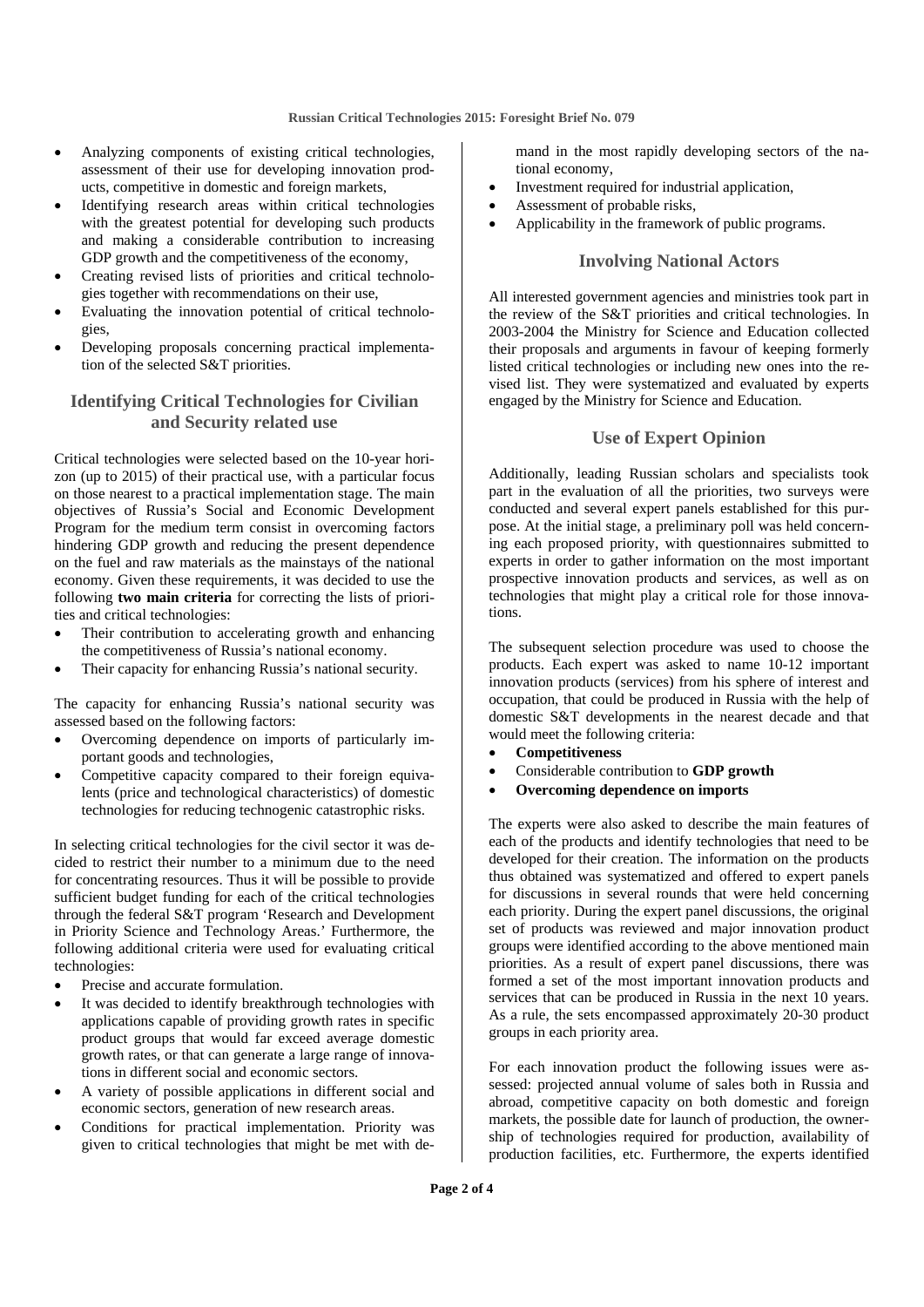several Russian organizations that possess technologies required for launching the production of major innovation products and provided other information such as barriers, measures to be taken before production can start and the availability of qualified human resources. In assessing products in the area of

### **Russia's Priorities Correspond to International R&D Agenda**

As a result of the above described process the following documents were prepared:

- Draft of revised list of priority areas of S&T development,
- Draft of revised list of critical technologies,
- Description of the main features of critical technologies such as basis for inclusion into the list, major prospective results, key research areas, leading Russian R&D centres involved in research, tendencies and prospects for creating innovation products based on technologies in question in Russia and abroad.

In the course of the final stage of the process ministry officials and experts reduced and considerably modified the earlier approved list of priority S&T areas. The new list included eight priorities:

- Information and telecommunications systems
- Nano-systems industry and materials
- Living systems
- Rational nature utilization
- Power engineering and energy saving
- Transport, aviation and space systems
- Safety and terrorism counteraction
- Prospective armaments, military and special equipment

The first six correspond to the current international technological development priorities. They possess the greatest innovation development potential that is defining the formation of new global markets. This is particularly true for information technologies, nano-systems industry and new materials and living systems. These last two priorities on the revised list relate to national security.

Critical technologies are also instrumental in providing national defence and technological safety. Just like the list of priorities, this list underwent major changes as well.

### **Priority S&T Areas Content and Innovation Capacities**

In **information and telecommunication systems** priority will be given to technologies for creating intelligent management systems for complex objects and navigation systems, technologies for transmitting, processing and protecting information, technologies for software development and technologies for computation systems. As a result, it will allow developing

ecology and rational nature utilization, the questionnaires were slightly modified. Thus, instead of evaluating sales volumes, the experts were asked to evaluate the prospective annual ecological effect so as to prevent damage to ecology and reduce environmental protection costs.

within a short period of time such novel products and services as intelligent systems for supporting complex equipment operators and creating automated production facilities; intelligent robots; smart houses and vehicles; systems for a single telecommunications network encompassing the Internet, television, radio, various multimedia and virtual reality systems; automated systems for contacts with government agencies at all levels; standard electronic identification documents; distance education and health care systems, etc. that will have far greater quality and effectiveness than similar products of older generation.

In **nano-systems industry and materials** the most important breakthroughs can be expected in the sphere of nanotechnologies and technologies for Mechatronics and Microsystems equipment development; technologies for creating crystals; developing and processing materials with special qualities, composite and ceramic materials, polymers and elastomers. There is hardly any area in the aviation and space industry, transportation, electrical power industry, oil industry, microelectronics or medicine that can develop without such materials. These critical technologies are also important for resolving the existing ecological problems. Some of the most important innovation products and services in this area, which are likely to have the greatest economic effect, are ceramic and composite materials with functional properties. They could have applications as super ion-conductors, superconductors or magnetic materials.

In **living systems**, technological development is going to be defined by cell technologies, R&D in stem cells and bioengineering and biosensor technologies. Bio-information technology development together with genome and post-genome technologies for creating pharmaceuticals will lead to the emergence of a new generation of pharmaceuticals using membrane proteins and receptors as targets. Among other notable innovation products and services based on living system, critical technologies that can be launched into the economic turnover in the nearest future are, for instance, new analytical devices for medical diagnostics, the introduction into practical farming of transgenic plants with improved features and using them for producing various physiologically active substances.

In **rational utilization of nature**, the main areas of technological development will result from more sophisticated technologies for environmental monitoring and forecasting together with the introduction of technologies for ecologically safe mining and oil and gas extraction, as well as for processing and utilizing technogenic substances and wastes and decreasing the risks and minimizing the consequences of natural and technogenic catastrophes. The following products with the